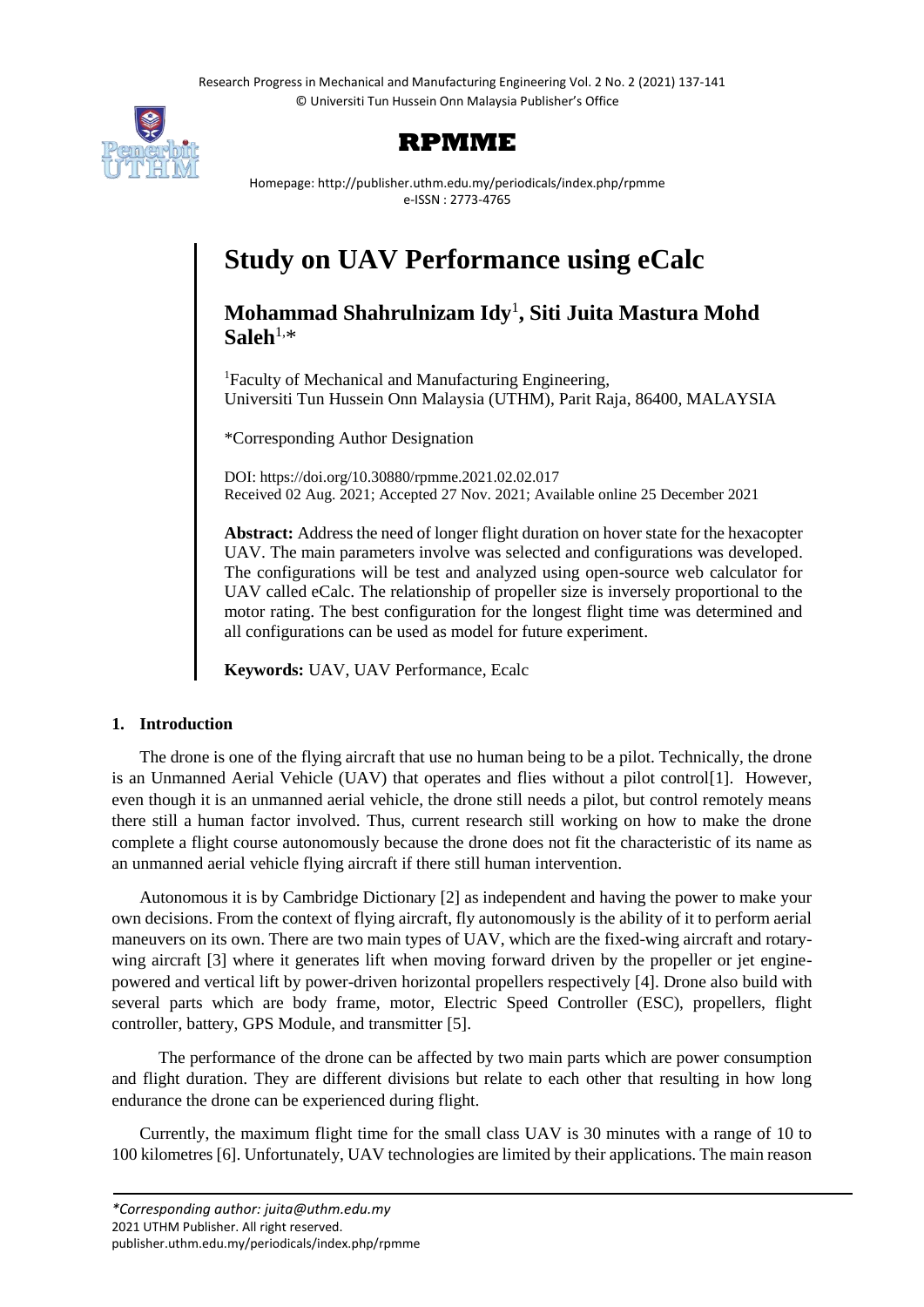why the UAVs were consumed by many due to their ergonomic characteristic. They have a low maintenance cost, east of deployment, high-mobility, and the ability to hover.

However, the drone only can cover a small area in a short amount of time when utilizing in the agriculture field and multiple drones are needed for surveillance. Thus, the idea to create a drone that has maximum flight duration and maximum thrust seems would overcome such limitations and provide better solutions that are more beneficial to the commercial industry.

Currently, there are a lot of demand in industries that requires the drones to fly in a long period of time. The limitation of drones such as short flight duration, high power consumption, and selection of optimal parts to create one of them make the researchers and inventors have no obligation to ignore such constraints.

With that in mind, not all factors can be studied at one time as it will essentially consume much time. Due to that, only factors that contribute to the ability of a drone to fly longer will be studied. These factors are the size of the propeller, rating of the motor in term of speed, and battery capacitance that relate to power consumption and thrust. But the study will focus on flight duration during hovering.

However, a constant power out does not result in a steady hovering state. As time goes by, more energy is needed to keep the drone hovering. Therefore, the optimal configuration of the UAV needs to be identified to break the current limit.

### **2. Materials and Methods**

# 2.1 Materials

Main components selection is propeller size, motor rating or speed of motor, and battery capacitance. These three selected components can also be called parameters that influence the performance of UAV. The configuration was developed based on these parameters.

### 2.2 Methods

The configurations proposed were analyzed by using eCalc software [7]. However, before entered the data in eCalc software, a few details of others components that contribute to the hexacopter performance were determined as shown in [Table 1.](#page-1-0)

<span id="page-1-0"></span>

| N <sub>o</sub> | Component           | Data contained                             | Unit                                         |  |
|----------------|---------------------|--------------------------------------------|----------------------------------------------|--|
|                | Frame               | weight, size                               | $g/\text{o}z$ , mm/inch                      |  |
|                | Rotor configuration | flat, coaxial                              |                                              |  |
| 2              | Environment         | field elevation, pressure,<br>air pressure | m ASL/ft ASL, $\rm{C}/\rm{C}$ F,<br>hPa/inHg |  |
| 4              | Propeller           | Number of blades                           |                                              |  |
|                | <b>Battery</b>      | State of charge                            | $\overline{\phantom{0}}$                     |  |

#### **Table 1: Details of additional components**

#### 2.3 Equations

The equation used to find the thrust and use in simplified form to find static and dynamic thrust equation. By fixing the material of the propeller, the size selection of the propeller can be done using the equation above with the known desired motor's speed[8].

Static thrust,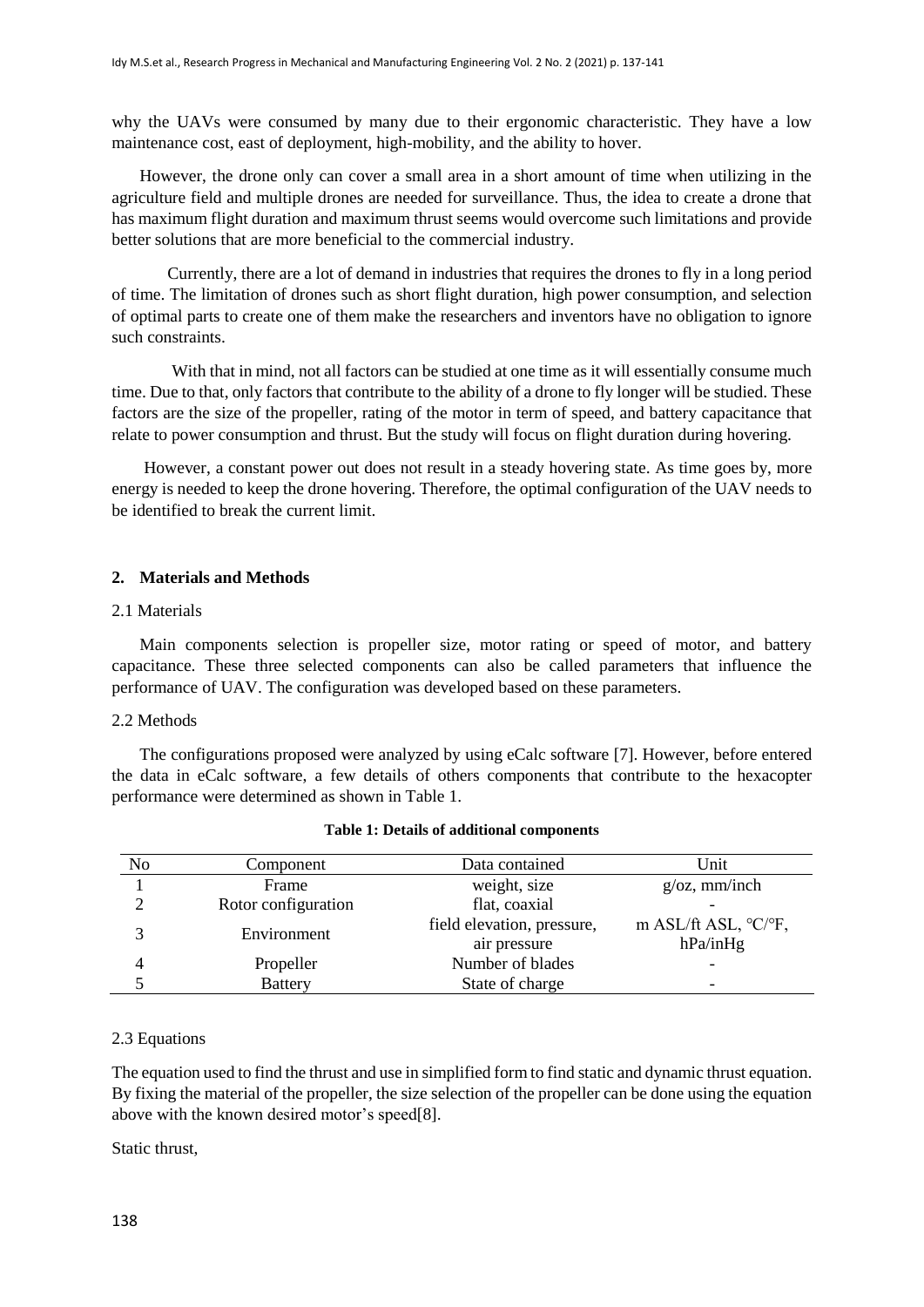$$
F = 1.225 \frac{\pi (0.0254 \cdot d)^2}{4} \left( RPM_{prop} \cdot 0.0254 \cdot pitch \cdot \frac{1 \, min}{60 \, sec} \right)^2 \cdot \left( \frac{d}{3.29546 \cdot pitch} \right)^{1.5} \qquad \text{Eq 1}
$$

Dynamic thrust,

$$
F = 1.225 \frac{\pi (0.0254 \cdot d)^2}{4} \left[ \left( \frac{R P M_{prop} \cdot 0.0254 \cdot pitch \cdot \frac{1 \cdot min}{60 \cdot sec}}{R P M_{prop} \cdot 0.0254 \cdot pitch \cdot \frac{1 \cdot min}{60 \cdot sec}} \right) V_o \right] \left( \frac{d}{3.29546 \cdot pitch} \right)^{1.5} \text{ Eq } 2
$$

# **3. Results and Discussion**

# 3.1 Flight Performance Analysis

<span id="page-2-0"></span>The analysis start with analyzed the results of battery configurations as shown in [Table 2.](#page-2-0)

| Config<br>uration        | <b>Battery</b><br>Capacita<br>nce | Number<br>of<br>Cells<br>(S) | Max.<br>Discharg<br>e Rate<br>(% ) | Hover<br>Flight<br>Time<br>(minutes) | Specific<br>Thrust<br>(g/W) | Thrust<br>to<br>Weight<br>Ratio<br>( : 1) | <b>Battery</b><br>Weight<br>(g) |
|--------------------------|-----------------------------------|------------------------------|------------------------------------|--------------------------------------|-----------------------------|-------------------------------------------|---------------------------------|
|                          |                                   | 3                            | 70                                 | 4.6                                  | 7.28                        | 1.9                                       |                                 |
| $\overline{2}$           | 2200                              | 4                            |                                    | 6.2                                  | 7.28                        | 2.8                                       | 55                              |
| 1                        | mAh                               | 3                            | 90                                 | 5.9                                  | 7.28                        | 1.9                                       |                                 |
| $\overline{2}$           |                                   | 4                            |                                    | 7.9                                  | 7.28                        | 2.8                                       |                                 |
| 3                        |                                   | 3                            | 70                                 | 10.7                                 | 7.28                        | 2.3                                       |                                 |
| $\overline{\mathcal{A}}$ | 5000                              | 4                            |                                    | 14.3                                 | 7.28                        | 3.5                                       | 124                             |
| 3                        | mAh                               | 3                            | 90                                 | 13.7                                 | 7.28                        | 2.3                                       |                                 |
| $\overline{\mathcal{A}}$ |                                   | 4                            |                                    | 18.4                                 | 7.28                        | 3.5                                       |                                 |
| 5                        |                                   | 3                            | 70                                 | 17.2                                 | 7.28                        | 2.4                                       |                                 |
| 6                        | 8000                              | 4                            |                                    | 23.1                                 | 7.28                        | 3.8                                       | 197                             |
| 5                        | mAh                               | 3                            |                                    | 22.2                                 | 7.28                        | 2.4                                       |                                 |
| 6                        |                                   | 4                            | 90                                 | 29.7                                 | 7.28                        | 3.8                                       |                                 |

**Table 2: Hover flight time for battery configuration**

<span id="page-2-1"></span>Then, the selected of the best battery configuration used as constant parameters to develop configurations to find the longest hover flight time as shown in [Table](#page-2-1) 3

**Table 3: Configuration for Propeller Size and Motor Rating**

| Configuration | <b>Battery</b><br>Capacitance<br>(mAh) | Motor rating $(Kv)$ | Propeller Size<br>(inch) |
|---------------|----------------------------------------|---------------------|--------------------------|
|               |                                        |                     | $10 \times 3.8$          |
| 2             |                                        | 1290                | 9 x 4.7                  |
| 3             |                                        |                     | 8 x 3.8                  |
| 4             |                                        |                     | $10 \times 3.8$          |
| 5             | 8000                                   | 1120                | 9 x 4.7                  |
| 6             |                                        |                     | 8 x 3.8                  |
|               |                                        |                     | $10 \times 3.8$          |
| 8             |                                        | 880                 | 9 x 4.7                  |
| 9             |                                        |                     | 8 x 3.8                  |

Thus, the final results are based on **Error! Reference source not found.** :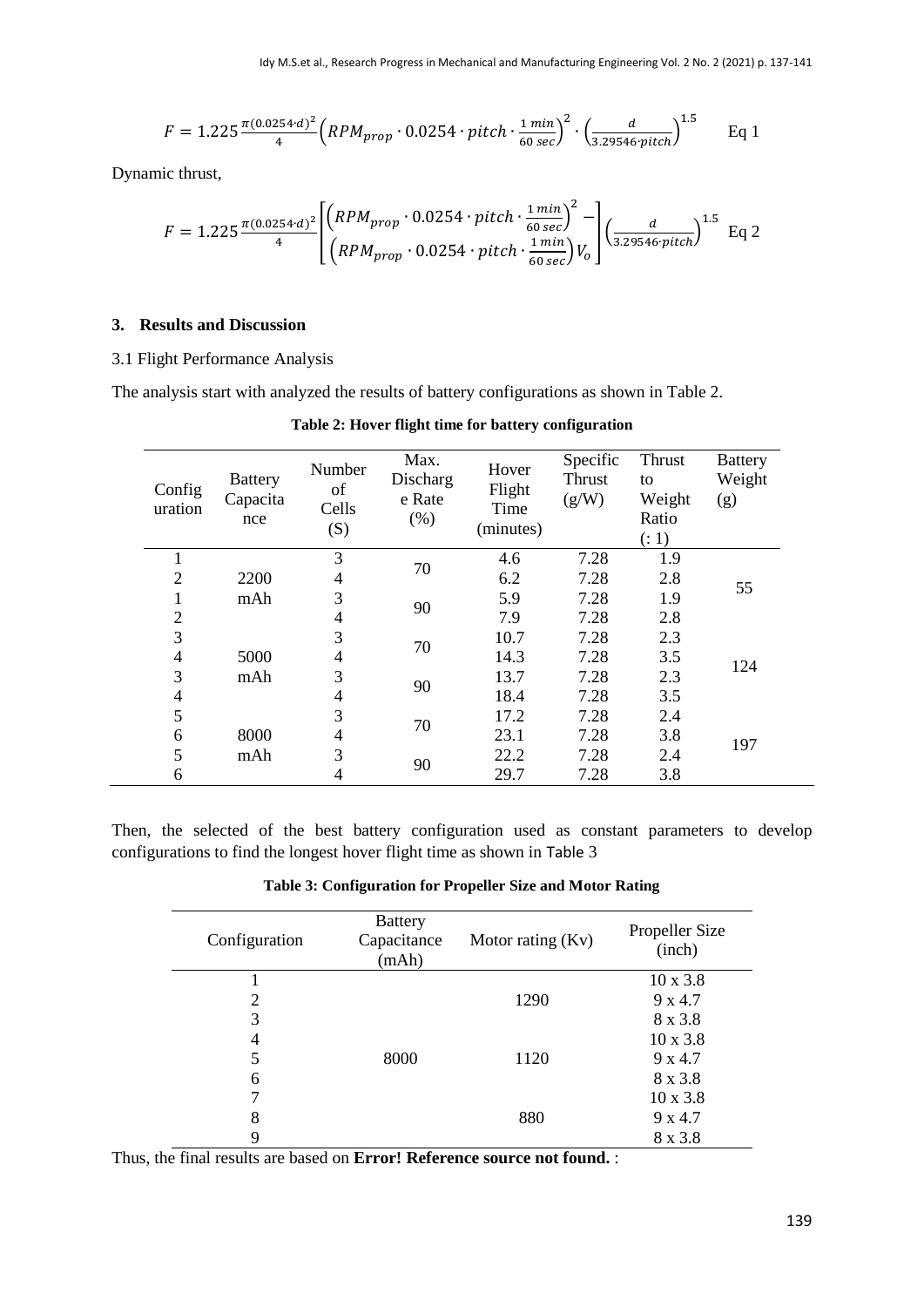- i) 10 x 3.8inch propeller should be chosen for the highest specific thrust of 7.89 g/W.
- ii) HobbyStar C2216-10 880Kv motor should be chosen as the pair for the chosen propeller.
- iii) This configuration should achieve around 24.1 min of hover.
- iv) The thrust to weight ratio for this configuration should be 2.2:1 to lift the hexacopter.

#### 3.2 Discussions

The relationship between propeller size and motor rating is inversely proportional. Bigger propeller size needs slower motor speed. This was justified by results shown in **Error! Reference source not found.**.

<span id="page-3-0"></span>As shown in **[Table 4](#page-3-0)**, the optimal hexacopter configuration for longest flight duration was determined.

| Configuration | <b>Battery</b><br>Capacit<br>ance<br>(mAh) | Motor<br>rating<br>(Kv) | Propeller<br>Size<br>(inch) | Hover<br>Flight<br>Time<br>(min) | Specific<br>Thrust<br>(g/W) | Thrust to<br>Weight<br>Ratio $(:1)$ |
|---------------|--------------------------------------------|-------------------------|-----------------------------|----------------------------------|-----------------------------|-------------------------------------|
|               |                                            |                         | $10 \times 3.8$             | 22.9                             | 7.52                        | 3.5                                 |
| 2             |                                            | 1290                    | 9 x 4.7                     | 20.9                             | 6.78                        | 3.0                                 |
| 3             | 8000                                       |                         | 8 x 3.8                     | 19.0                             | 6.26                        | 2.2                                 |
| 4             |                                            | 1120                    | $10 \times 3.8$             | 23.9                             | 7.83                        | 3.2                                 |
| 5             |                                            |                         | 9 x 4.7                     | 21.6                             | 7.11                        | 2.7                                 |
| 6             |                                            |                         | 8 x 3.8                     | 19.2                             | 6.32                        | 1.9                                 |
| 7             |                                            | 880                     | $10 \times 3.8$             | 24.1                             | 7.89                        | 2.2                                 |
| 8             |                                            |                         | 9 x 4.7                     | 21.8                             | 7.15                        | 1.9                                 |
| 9             |                                            |                         | 8 x 3.8                     | 19.3                             | 6.353                       | 1.3                                 |

**Table 4: Hover flight time for all configurations**

As shown in [Figure 1,](#page-3-1) a combination and of big propeller size and high motor speed not improve the duration of flight time.



<span id="page-3-1"></span>**Figure 1: Result of 1290Kv motor with 10 x 3.8 propeller size**